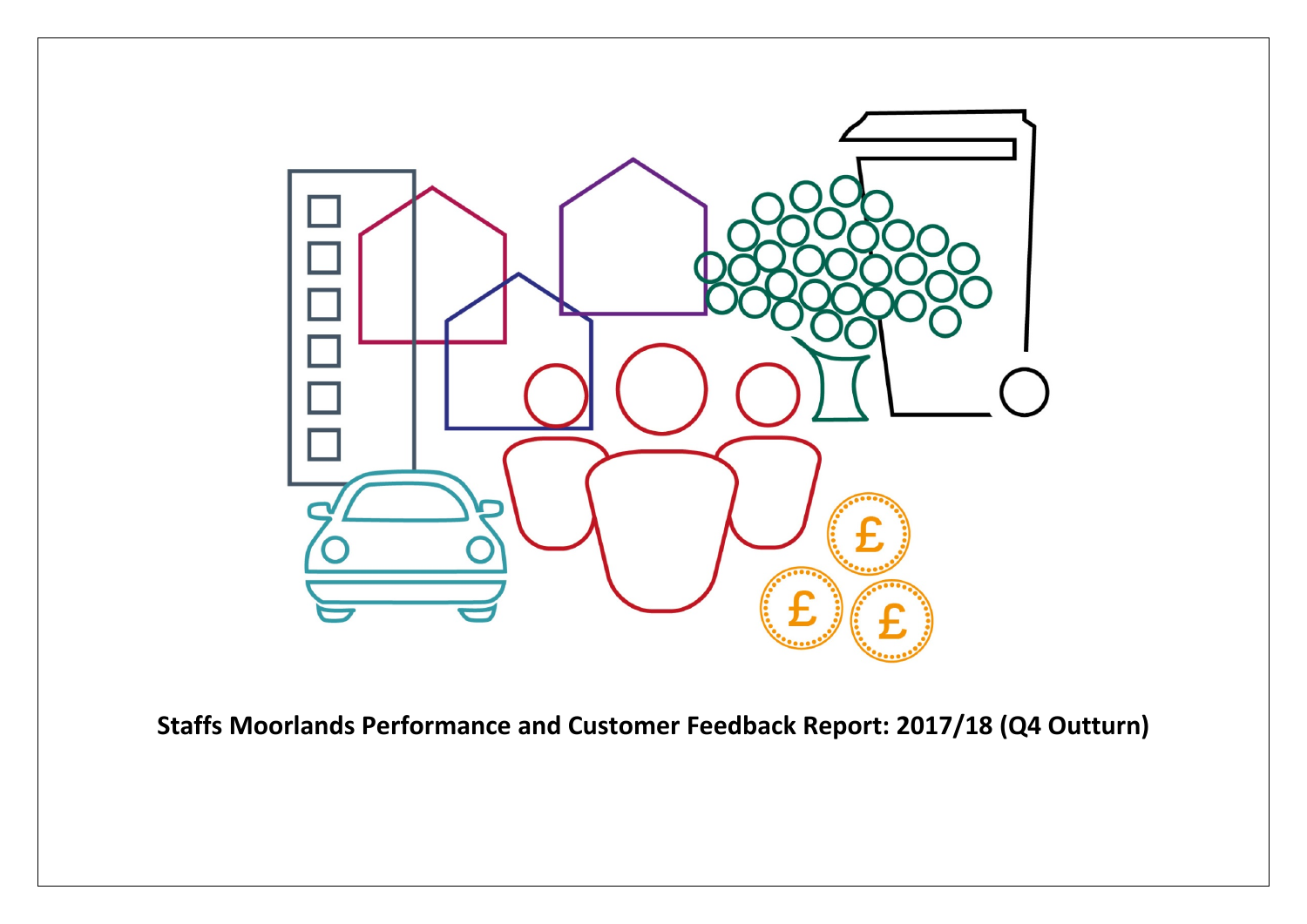## **Staffordshire Moorlands Q4 Summary**

The following report provides Councillors with an overview of performance at Staffs Moorlands for the period April 2017 to March 2018 in relation to the Council's corporate plan priorities and the associated performance targets and projects. The report also provides an overview of the results from the Council's customer feedback system in terms of how we handle and learn from complaints and the level of comments and compliments.

#### **Performance Overview**

There are 109 'monthly', 'quarterly', and 'annual only' reported performance measures at Staffs Moorlands, which represents a reduction on last year. The chart below shows the results for quarter four against 58 indicators and reveals an improvement of 10% on last year's outturn. The actions being taken to address the 'off track' measures are detailed at the end of this report.

The report also provides an update on the progress of key projects that contribute to the priority actions outlined in the revised 2017-2019 Corporate Plan. The table below right explains the colour coding used to describe the current status of these projects / actions.



#### **Customer Feedback Overview**

At the close of 2017/18 the Council exceeded its targets for responding to complaints within 10 days and for low levels of repeat complaints. The trend in the number of stage 1 complaints received compared to the same period last year is also positive with a 14% reduction.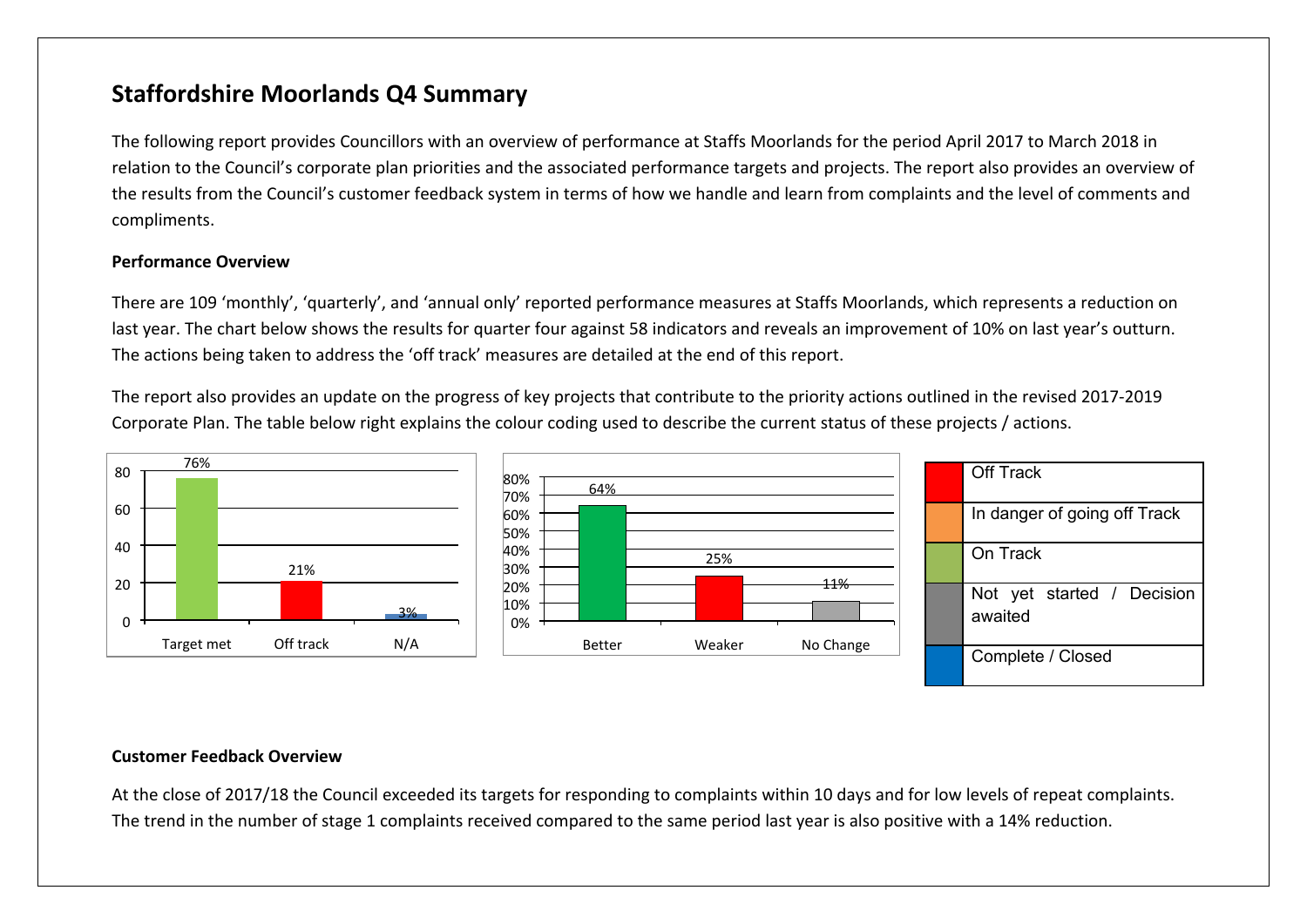





The only indicator which failed to meet its target in 2017/18 was Housing Benefit processing times for new claims, which came in at 19.21 days against a target of 18 days. The result was an improvement on the previous year's outturn of 20 days. Overall the Council has performed strongly against the vast majority of its performance targets under Aim One.

### Celebrating Success:

At the close of 2017/18 the following performance indicators outstripped their targets:

- $\checkmark$  Households in temporary accommodation
- $\checkmark$  External funding awarded in support of the sport and physical activity strategy
- $\checkmark$  housing benefit change of circumstance processing and accuracy of determinations
- $\checkmark$  Homelessness prevention (cases assisted).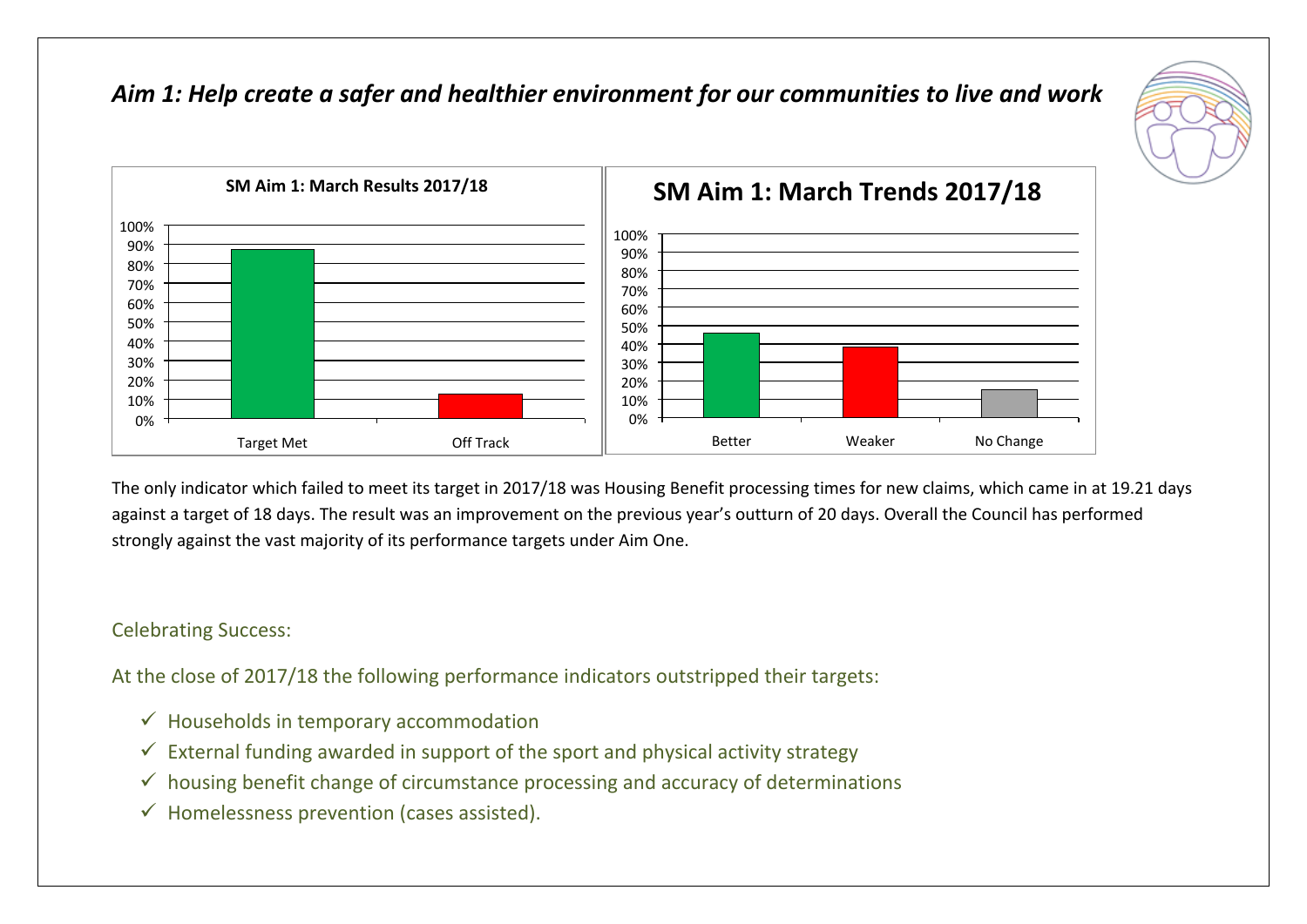| <b>Priority Action</b>                                                                                                                                                           | <b>Status</b> | <b>Commentary - March</b>                                                                                                                                                                                                                                                                                                                                                                                                                                                                                                                                                                                                                                                                                                                                                                                                                                                                                                                                                                                                                                                                                                                                                         |
|----------------------------------------------------------------------------------------------------------------------------------------------------------------------------------|---------------|-----------------------------------------------------------------------------------------------------------------------------------------------------------------------------------------------------------------------------------------------------------------------------------------------------------------------------------------------------------------------------------------------------------------------------------------------------------------------------------------------------------------------------------------------------------------------------------------------------------------------------------------------------------------------------------------------------------------------------------------------------------------------------------------------------------------------------------------------------------------------------------------------------------------------------------------------------------------------------------------------------------------------------------------------------------------------------------------------------------------------------------------------------------------------------------|
| Help to ensure, through the scrutiny work programme, that<br>partner service provision, particularly health provision for<br>the elderly, is effective                           |               | Health Visiting Services - Head of Child Health & Well-Being at<br>SCC was scheduled to attend the Health Panel on 18th October<br>2017. The meeting was cancelled. Meeting of 28/02/18 was<br>further delayed due to the weather and is in the process of<br>being rearranged.<br>West Midlands Ambulance Service - Mark Doherty was due to<br>provide an annual update to the Health Panel on the 18th<br>October 2017. The meeting was cancelled and is in the process<br>of being re-arranged.<br>Royal Stoke University Hospital-Annual Update is now due and<br>an invitation will be sent<br>Staffordshire & Stoke on Trent Partnership NHS Trust & North<br>Staffordshire Combined Health Care NHS Trust-The County<br>Council have advised that the Chief Executive of the Royal Stoke<br>Hospital has recently attended the County Council and under the<br>Code of Working between the District and County council, unless<br>there are any specific queries relating to the Moorlands, then<br>the County Council will lead on scrutiny.<br>Health watch Staffordshire - Annual Update due beginning of<br>2018 to include Care/Nursing Homes and Moorlands Hospital. |
| Undertake detailed process benchmarking with high<br>performing / low cost councils with a view to identifying<br>value for money improvements for Housing Benefit<br>processing |               | Corporate Plan Priorities and Annual report findings shared with<br>senior managers. This has kick started the benchmarking<br>activities and the Information Team have provided background<br>data packs to facilitate process benchmarking by Managers in<br>conjunction with their Finance Business Partners. Service is a<br>member of a county-wide managers' forum looking at benefits<br>performance and measures. Post service review our costs have<br>greatly reduced and when the latest figures are available will be<br>completing site visits to partners.                                                                                                                                                                                                                                                                                                                                                                                                                                                                                                                                                                                                          |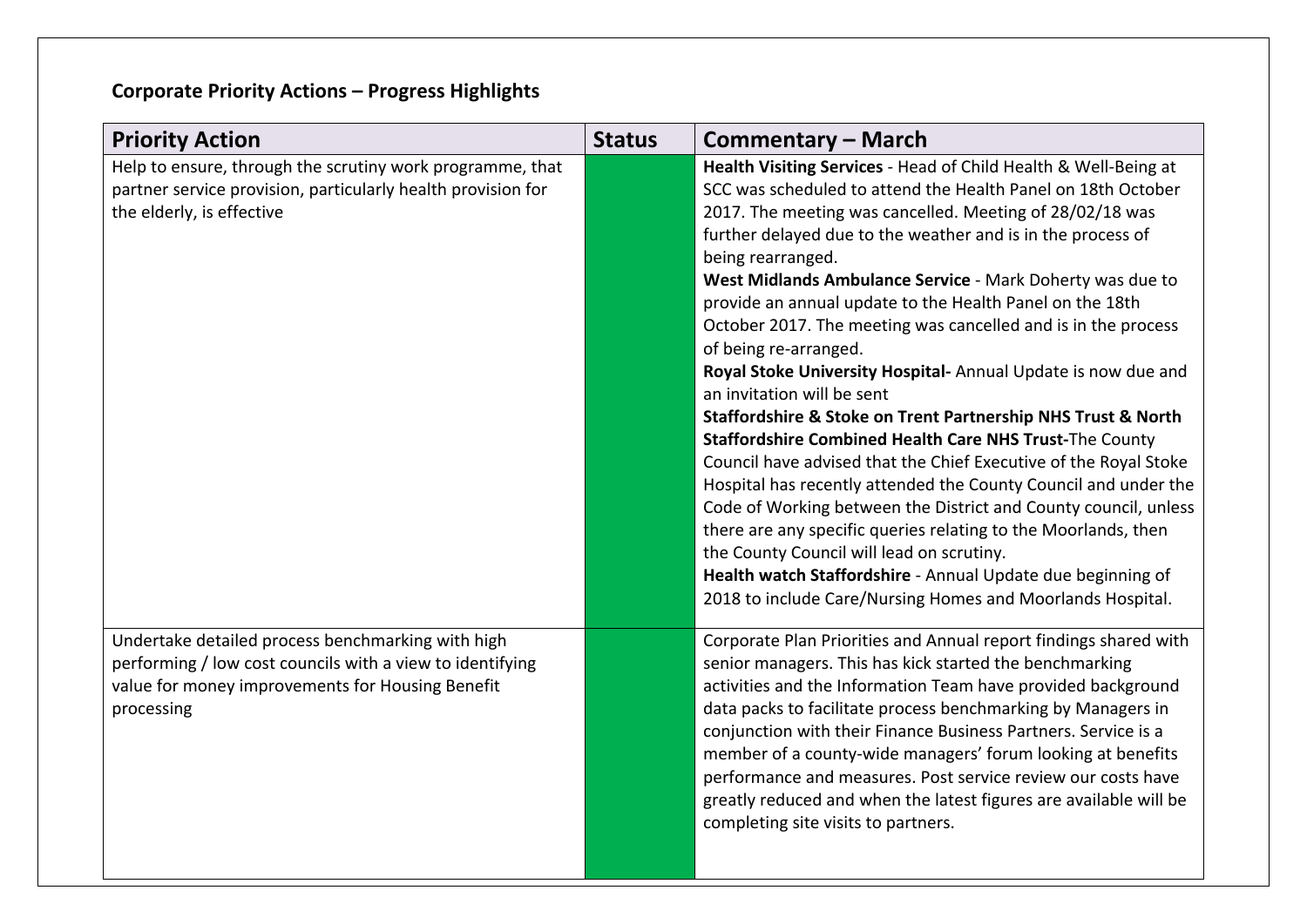| <b>Priority Action</b>                                                                                                                                                                                                               | <b>Status</b> | <b>Commentary – March</b>                                                                                                                                                                                                                                                                                                                                                                                                                                                                                                                                                                                                                                                                                                                                                                                                                                                                                                                                                                                                                                                                                                       |
|--------------------------------------------------------------------------------------------------------------------------------------------------------------------------------------------------------------------------------------|---------------|---------------------------------------------------------------------------------------------------------------------------------------------------------------------------------------------------------------------------------------------------------------------------------------------------------------------------------------------------------------------------------------------------------------------------------------------------------------------------------------------------------------------------------------------------------------------------------------------------------------------------------------------------------------------------------------------------------------------------------------------------------------------------------------------------------------------------------------------------------------------------------------------------------------------------------------------------------------------------------------------------------------------------------------------------------------------------------------------------------------------------------|
| Implement the Council's new sport and physical activity<br>strategy and carry out research into nil cost facility provision<br>being achieved by other councils; in order to achieve<br>improved health and value for money outcomes |               | The appointed consultants have submitted the final reports and<br>draft recommendations for consideration. Discussions with key<br>members from both authorities taking place over the coming<br>months to consider the conclusions and recommendations<br>within the reports. Agreement in principal with members for<br>way forward.                                                                                                                                                                                                                                                                                                                                                                                                                                                                                                                                                                                                                                                                                                                                                                                          |
| Undertake a review of the current CCTV system to look at its<br>cost-effectiveness in preparation for the expiry of the<br>maintenance contract in early 2018                                                                        |               | Revised scrutiny reports are being prepared for consideration by<br>Councillors. These will hopefully go through the next committee<br>cycle. In the meantime, the current monitoring and maintenance<br>contracts have been extended for a further 6 months.                                                                                                                                                                                                                                                                                                                                                                                                                                                                                                                                                                                                                                                                                                                                                                                                                                                                   |
| Develop a strategy for further development of affordable<br>and specialist housing                                                                                                                                                   |               | Finance to obtain Your Housing update on Business Plan review<br>in preparation for October £7m maturity                                                                                                                                                                                                                                                                                                                                                                                                                                                                                                                                                                                                                                                                                                                                                                                                                                                                                                                                                                                                                        |
| Develop and agree a new empty properties strategy                                                                                                                                                                                    |               | Action Completed.<br>Strategy approved                                                                                                                                                                                                                                                                                                                                                                                                                                                                                                                                                                                                                                                                                                                                                                                                                                                                                                                                                                                                                                                                                          |
| Develop a scheme that supports the upgrading of security in<br>vulnerable people's homes                                                                                                                                             |               | Action Completed.<br>The Safe and Sound Service has been launched with the aim of<br>reducing victimisation by offering additional security to those<br>affected by crime or living in fear of crime. The service aims to<br>help those in most need by fitting additional security measures<br>within the home. The Partnership has funded a handyman<br>employed by Moorlands Housing to fit a range of security<br>features such as lockable window handles, padlocks, mortice<br>latches, door chain etc. The scheme is offered free of charge to<br>those in most need and who meet at least one of eligibility<br>criteria. There is a low level of demand for the service, which<br>reflects the low crime levels in the area. However, it has a huge<br>impact on those that have been affected by crime or live in fear<br>of crime as simple security precautions offer the reassurance<br>required to live a better quality of life without the fear of a<br>repeat crime. Over 30 properties have benefited from this<br>service making them more secure and less vulnerable and thus<br>improving quality of life. |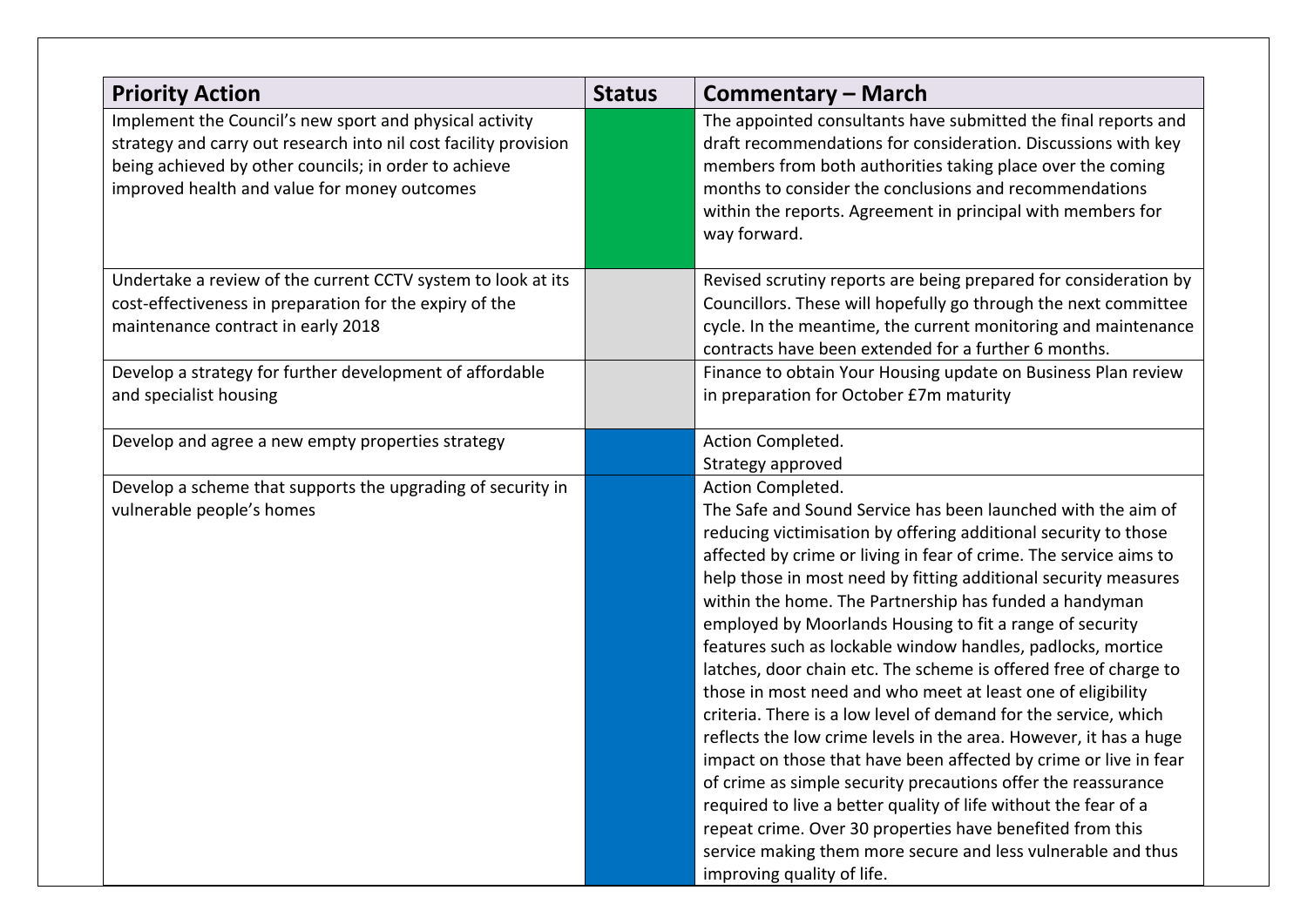| <b>Priority Action</b>                                                                                                        | <b>Status</b> | <b>Commentary – March</b>                                                                                                                                                                                                                                                                                                                                                                                                                                                                                                                                                                                                                                                                                                                                                                                                                                                                                                                                                                                                                                                                                                                                                                                                                                                                                                                                                                                                                                                                                                                                                                                                                                                                                                                                                                         |
|-------------------------------------------------------------------------------------------------------------------------------|---------------|---------------------------------------------------------------------------------------------------------------------------------------------------------------------------------------------------------------------------------------------------------------------------------------------------------------------------------------------------------------------------------------------------------------------------------------------------------------------------------------------------------------------------------------------------------------------------------------------------------------------------------------------------------------------------------------------------------------------------------------------------------------------------------------------------------------------------------------------------------------------------------------------------------------------------------------------------------------------------------------------------------------------------------------------------------------------------------------------------------------------------------------------------------------------------------------------------------------------------------------------------------------------------------------------------------------------------------------------------------------------------------------------------------------------------------------------------------------------------------------------------------------------------------------------------------------------------------------------------------------------------------------------------------------------------------------------------------------------------------------------------------------------------------------------------|
| Support the Community Safety Partnership with improved<br>provision of outreach workers for dealing with domestic<br>violence |               | Action Completed.<br>Domestic Violence Police Link Worker Project - to ensure<br>support and information is targeted and relevant to the specific<br>needs of the victim to help reduce risk to the victim. The role<br>seeks to make sure victims are safe and that further violence is<br>significantly prevented from happening by signposting the<br>relevant support services as quickly as possible. Closer working<br>with the Staffordshire Moorlands Police Vulnerability Team<br>means that packs containing information about ARCH services<br>are now given to the victims at the point the police turn up.<br>During the period 2015-16 a total of 231 referrals have been<br>received. A total of 81 joint visits were made and 7 lone visits by<br>the DV Police Link Worker. A total of 174 victims were<br>successfully contacted by telephone.<br>A total of 113 referrals have been made to ARCH services<br>including: refuge, floating support, IDVA (Independent Domestic<br>Violence Advisor), Male IDVA, Freedom Programme. Referrals to<br>other agencies include, Mind counselling service, housing, FARS,<br>social care, Rethink, One Recovery. A total of 178 information<br>packs were sent out/handed out. During this period the Police<br>Link Worker (PLW) received 226 referrals, of which 51 were<br>passed onto the IDVA through the MARAC process. 19 referrals<br>were made to Floating Support, 4 children were referred to<br>ARCH Children and Young People's Service. 3 were found refuge<br>accommodation, 6 referrals were made for the Freedom<br>programme and 10 women attended a solicitor appointment at<br>the Sunrise Centre. A total of 65 visits were made, of these 49<br>were joint visits and 16 were undertaken just by the Police Link |
| Work with Staffordshire County Council and other partners                                                                     |               | Worker.<br>Links to strategic partnerships project above                                                                                                                                                                                                                                                                                                                                                                                                                                                                                                                                                                                                                                                                                                                                                                                                                                                                                                                                                                                                                                                                                                                                                                                                                                                                                                                                                                                                                                                                                                                                                                                                                                                                                                                                          |
| to ensure an effective partnership with central government                                                                    |               |                                                                                                                                                                                                                                                                                                                                                                                                                                                                                                                                                                                                                                                                                                                                                                                                                                                                                                                                                                                                                                                                                                                                                                                                                                                                                                                                                                                                                                                                                                                                                                                                                                                                                                                                                                                                   |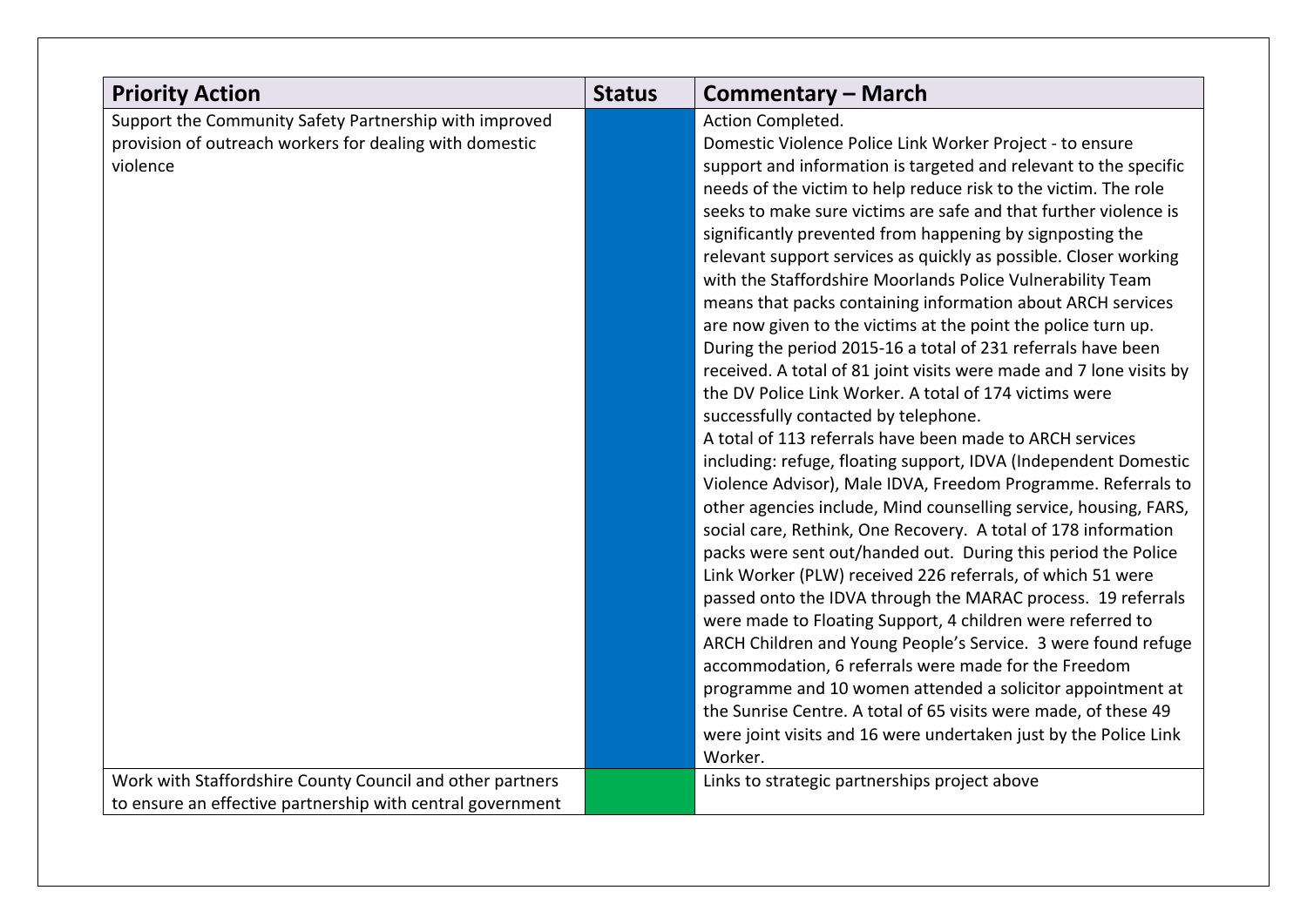

*Aim 2: Meet financial challenges and provide value for money*

Aim two is also performing strongly with the vast majority of measures meeting their targets and a similar level making improvements on last year. One of the off track measures related to the Council's business units, which have undergone capital works recently that have delayed their letting. Assets expect the occupancy levels to return to normal by Q1 of 2018/19.

### Celebrating Success:

At the close of 2017/18 the following performance indicators outstripped their targets:

 $\checkmark$  reduction in workplace accidents, twitter followers, press releases used, channel shift contacts, IT system and network availability, procurement activity on forward plan, council tax and nndr collected, internal audit recommendations implemented on time, FOI requests dealt with on time, complaints dealt with within 10 working days, repeat complaints, invoices paid within terms, reduced sundry debt, contracted spend.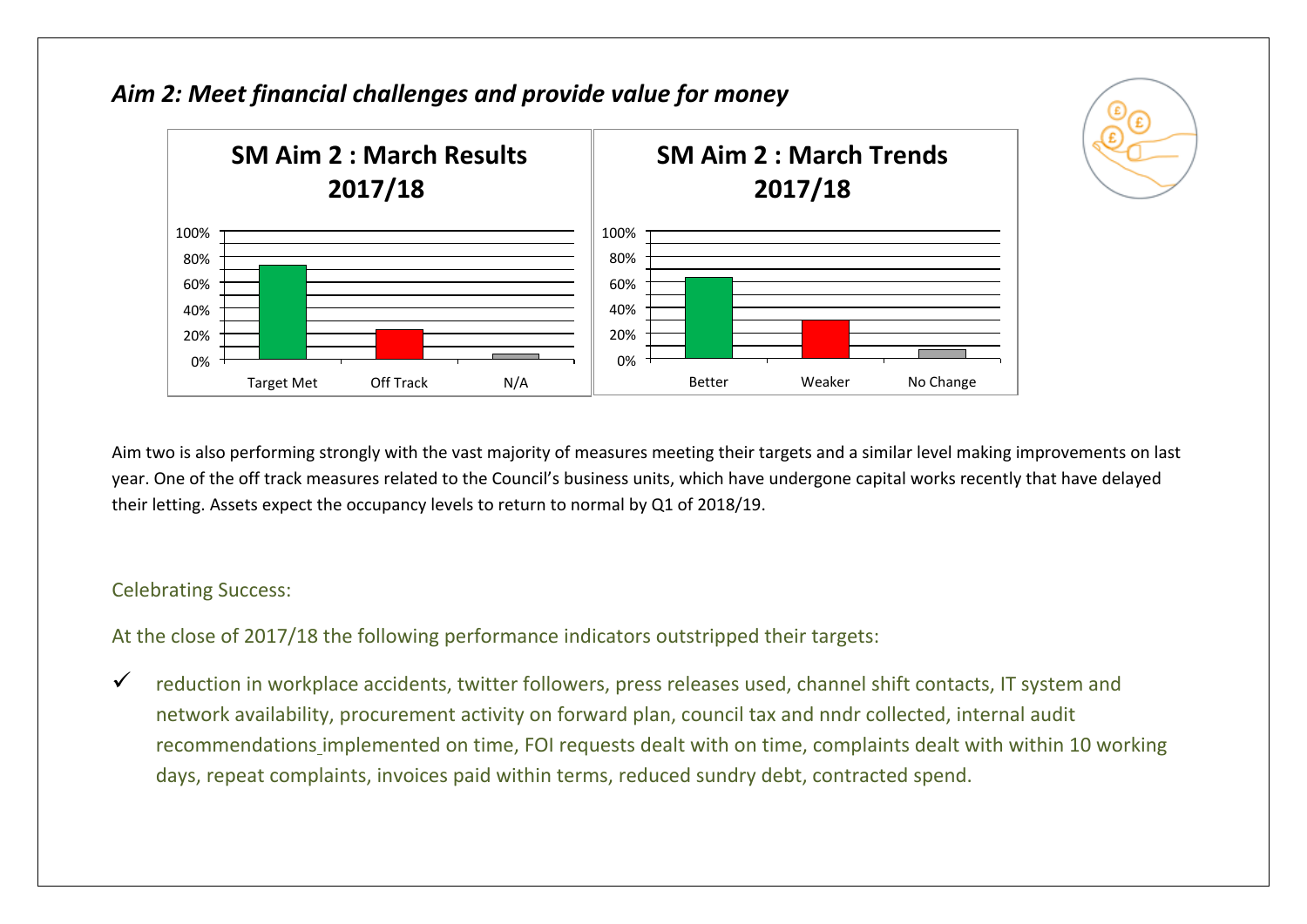| <b>Priority Action</b>                   | <b>Status</b> | <b>Commentary - March</b>                                                                                                                                                                                                                                                                                                                                                                                                                                                                                                                                                                     |
|------------------------------------------|---------------|-----------------------------------------------------------------------------------------------------------------------------------------------------------------------------------------------------------------------------------------------------------------------------------------------------------------------------------------------------------------------------------------------------------------------------------------------------------------------------------------------------------------------------------------------------------------------------------------------|
| Deliver the Channel Shift Programme      |               | Digital Portal Launched July 2017 and CRM now switched off. Benefit claims are<br>now between 99.5 % and 100% online for both authorities and are integrated into<br>the Civica back office system. Changes in Circumstances are 100% online. All<br>Council tax discounts and exemptions are available online. Approx. 98% of all other<br>benefit forms are available online. Benefits / Savings analysis from programme<br>being evaluated. Phase Two of the Digital Portal project is on track. Findings of the<br>CGI review to be included. Environmental reporting app being explored. |
| Benchmark and review the Council's       |               | Action Completed.                                                                                                                                                                                                                                                                                                                                                                                                                                                                                                                                                                             |
| approach to customer complaints as part  |               | Complaints system configuration is complete and all enhancements/improvements                                                                                                                                                                                                                                                                                                                                                                                                                                                                                                                 |
| of the introduction of a new automated   |               | are now in place. Final testing and trials successfully completed. Manager training                                                                                                                                                                                                                                                                                                                                                                                                                                                                                                           |
| management system for complaint          |               | schedule completed.                                                                                                                                                                                                                                                                                                                                                                                                                                                                                                                                                                           |
| handling and reporting                   |               | System went live from 01/04/18 across both authorities.                                                                                                                                                                                                                                                                                                                                                                                                                                                                                                                                       |
| Develop and implement a plan to identify |               | All income generation challenge meetings have been completed, a target has been                                                                                                                                                                                                                                                                                                                                                                                                                                                                                                               |
| new and innovative ways of generating    |               | included as part of the new efficiency and rationalisation strategy 2017/18 - 20/21.                                                                                                                                                                                                                                                                                                                                                                                                                                                                                                          |
| income                                   |               | Various streams:                                                                                                                                                                                                                                                                                                                                                                                                                                                                                                                                                                              |
|                                          |               | Commercial properties- Mandates to be produced, assessment taking place,<br>working through project plan. Industrial units will be ready for re-letting following<br>procurement process.                                                                                                                                                                                                                                                                                                                                                                                                     |
|                                          |               | Fees and charges- Car Parking income and all inflationary increases approved at Full<br>Council.                                                                                                                                                                                                                                                                                                                                                                                                                                                                                              |
|                                          |               | Advertising/Sponsorship - Project put back by 8 weeks. Policy to be produced and<br>any political implications considered.                                                                                                                                                                                                                                                                                                                                                                                                                                                                    |
|                                          |               | Affordable housing - Chase Your Housing for update on Business Plan review and<br>October Maturity of £7m                                                                                                                                                                                                                                                                                                                                                                                                                                                                                     |
|                                          |               | Empty Homes- Project manager appointed, working group met in Jan to consider                                                                                                                                                                                                                                                                                                                                                                                                                                                                                                                  |
|                                          |               | strategy action plan progress.                                                                                                                                                                                                                                                                                                                                                                                                                                                                                                                                                                |
| Refresh and implement the Asset          |               | Working group established and new approach to be agreed. The improvement                                                                                                                                                                                                                                                                                                                                                                                                                                                                                                                      |
| Management Plan, including a review of   |               | programme will be produced prior to the MTFP in Feb 18.                                                                                                                                                                                                                                                                                                                                                                                                                                                                                                                                       |
| public estate, and ensure adequate       |               |                                                                                                                                                                                                                                                                                                                                                                                                                                                                                                                                                                                               |
| facilities management arrangements are   |               | The Facilities Management contract should be in place by October 2018.                                                                                                                                                                                                                                                                                                                                                                                                                                                                                                                        |
| in place                                 |               |                                                                                                                                                                                                                                                                                                                                                                                                                                                                                                                                                                                               |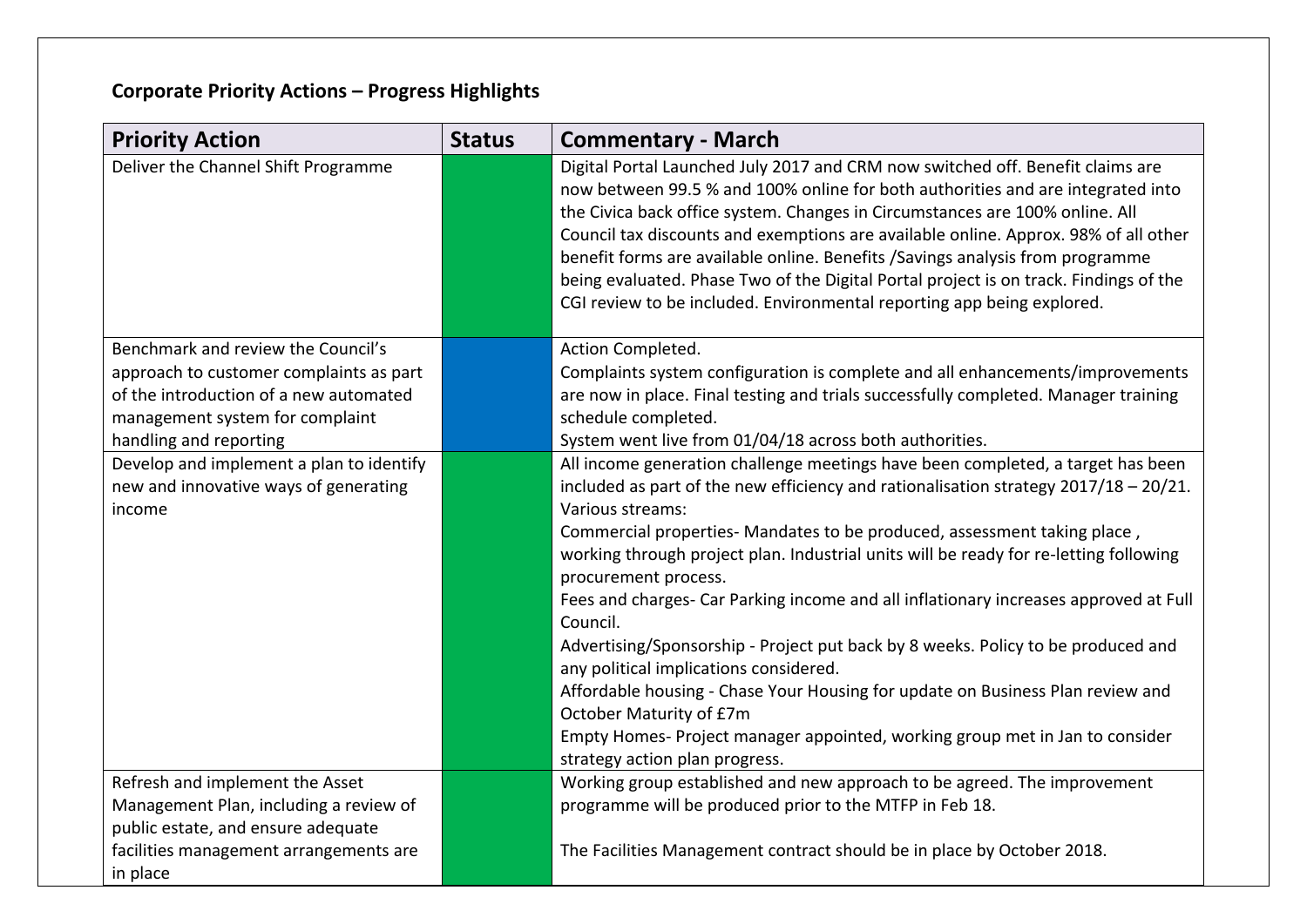*Aim 3: Help create a strong economy by supporting further regeneration of towns and villages* 

OPEN



The Council is performing well against the increased targets for speed of processing the three categories of planning application with 100% of major applications determined on time. Staffs Moorlands remains off track for successfully defending planning appeals with only 45% of decisions in our favour against a target of 80%. Town centre vacancy rates were recorded as 11.5% at year-end, which is higher than the <10% target.

### Celebrating Success:

At the close of 2017/18 the following performance indicators outstripped their targets:

- $\checkmark$  Major, Minor and other planning applications processed on time
- $\checkmark$  % of planning applications with pre-app enquiries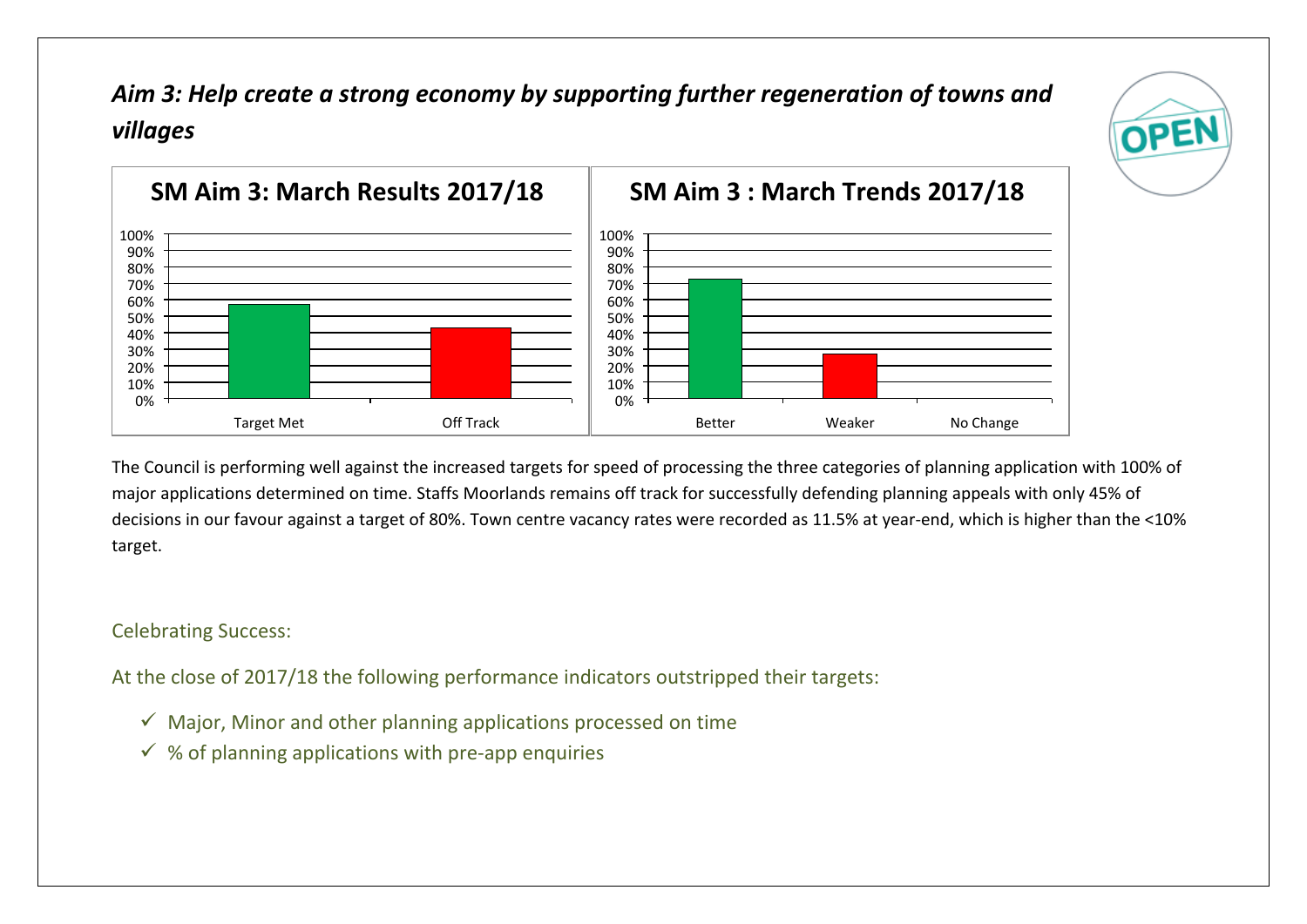| <b>Priority Action</b>                                                                                                                                                                   | <b>Status</b> | <b>Commentary – March</b>                                                                                                                                                                                                                                                                                                                                                                                                                                                                                                                                                                                                                                   |
|------------------------------------------------------------------------------------------------------------------------------------------------------------------------------------------|---------------|-------------------------------------------------------------------------------------------------------------------------------------------------------------------------------------------------------------------------------------------------------------------------------------------------------------------------------------------------------------------------------------------------------------------------------------------------------------------------------------------------------------------------------------------------------------------------------------------------------------------------------------------------------------|
| Undertake detailed process benchmarking<br>with high performing / low cost councils<br>with a view to identifying value for money<br>improvements for Planning application<br>processing |               | In Staffs Moorlands our Development Control RO costs have reduced from £598k to<br>£369k which places the Council 7th highest out of 19 councils regionally.<br>Performance in determining planning applications is ranked 4th for majors, 5th for<br>minors and 8th fastest for other applications across the region.                                                                                                                                                                                                                                                                                                                                      |
| Implement the town deal in Biddulph in<br>partnership with Biddulph Town Council                                                                                                         |               | A report was approved by the Cabinet in April for an accelerated housing delivery<br>programme in Staffordshire Moorlands. The report sought approval for preparing<br>two masterplans in Biddulph. One is for the sites allocated at Wharf Road for<br>residential-led mixed use development and the other is for sites allocated at<br>Tunstall Road for employment-led mixed use development. Town council have<br>commissioned consultants for the mill triangle masterplan with support from<br>regeneration team. Consultation with SCC is on-going.                                                                                                  |
| Support the development of Cornhill and<br>improved rail links                                                                                                                           |               | Discussions ongoing with all stakeholders and neighbouring land owners regarding<br>delivery of the site.                                                                                                                                                                                                                                                                                                                                                                                                                                                                                                                                                   |
| Develop and implement plans to extend<br>the public market operations in Leek and<br>Cheadle                                                                                             |               | Authorisation has been given to proceed with the procurement of work to refurbish<br>the indoor markets and the MTFP has allocated a budget provision of £300k for the<br>project. The contractor and design team will put together a detailed project plan<br>which will be communicated on receipt. The wider market improvement strategy<br>has been agreed by the portfolio owner and is moving forward satisfactorily.<br>The market on Greyhound Walk in Cheadle was successfully launched in November,<br>this is going well, and as of Friday 23rd March, the footprint has been extended<br>onto the car park to accommodate a further 4/5 stalls. |
| Support the development of London Mill<br>as part of a wider redevelopment scheme                                                                                                        |               | The site has now been sold. Discussions ongoing with a range of partners as well as<br>neighbouring land owners to consider options for comprehensive development of<br>wider Mill Quarter site.                                                                                                                                                                                                                                                                                                                                                                                                                                                            |
| Implement the Growth Fund initiative to<br>support small businesses                                                                                                                      |               | Project Closed. Capital allocation removed from Medium Term Financial Plan as no<br>external application progressed beyond the Business Case phase.                                                                                                                                                                                                                                                                                                                                                                                                                                                                                                         |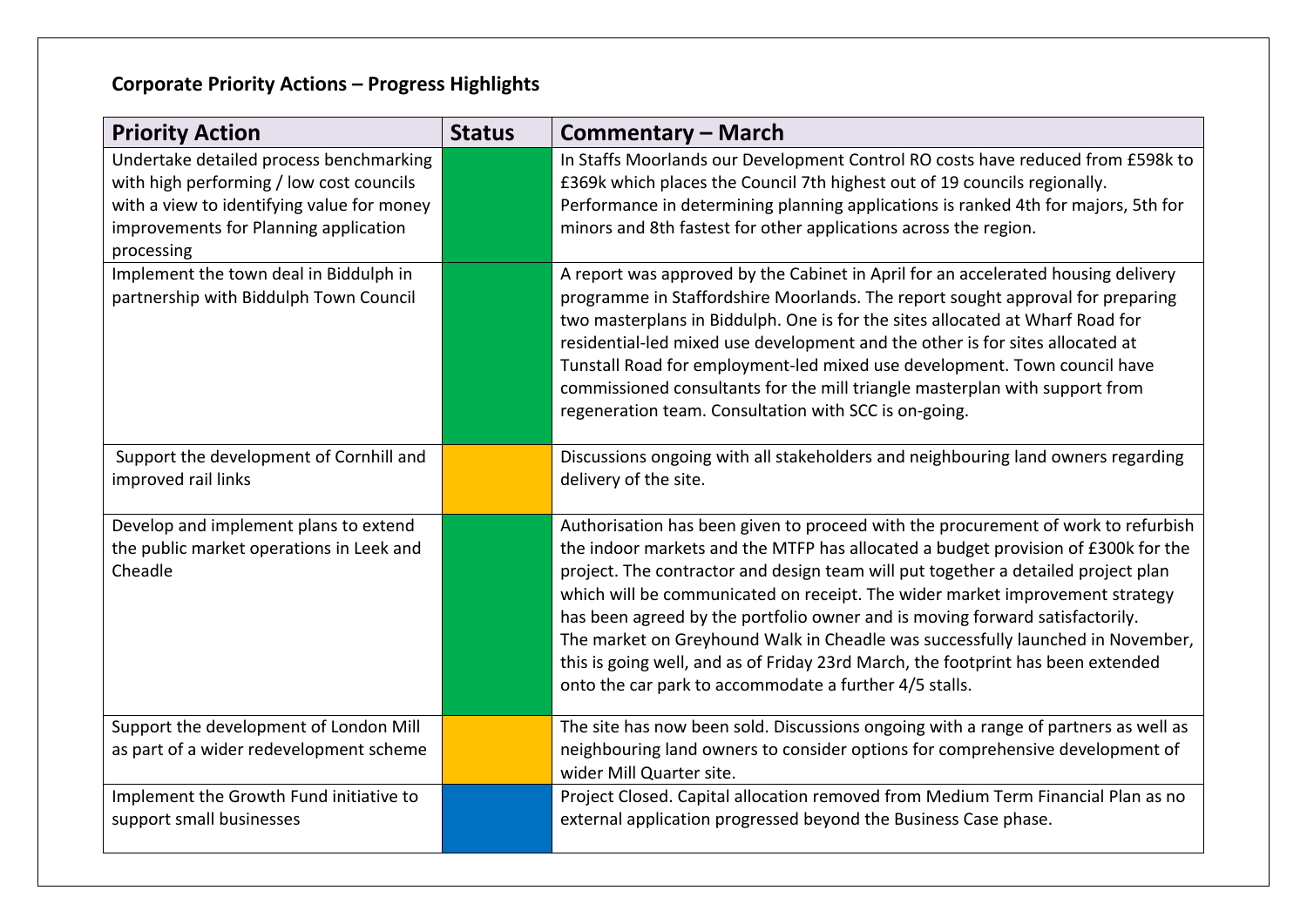### *Aim 4: Protect and Improve the Environment*



Fly-tipping numbers and missed bin rates cam in off track at year end but despite this aim four remains a very strong area of delivery across the Council with the vast majority of targets being met. The N/A at Staffs Moorlands relates to Ladderedge Country Park's annual Green Flag award assessment, the result of which won't be known until the summer.

#### Celebrating Success:

At the close of 2017/18 the following performance indicators outstripped their targets:

- $\checkmark$  Environmental enforcements and Fixed Penalty Notices Issued, new pest control contracts
- $\checkmark$  Street cleanliness standards, community clean-ups and volunteer hours
- $\checkmark$  Residual household waste levels and recycling rates (estimated)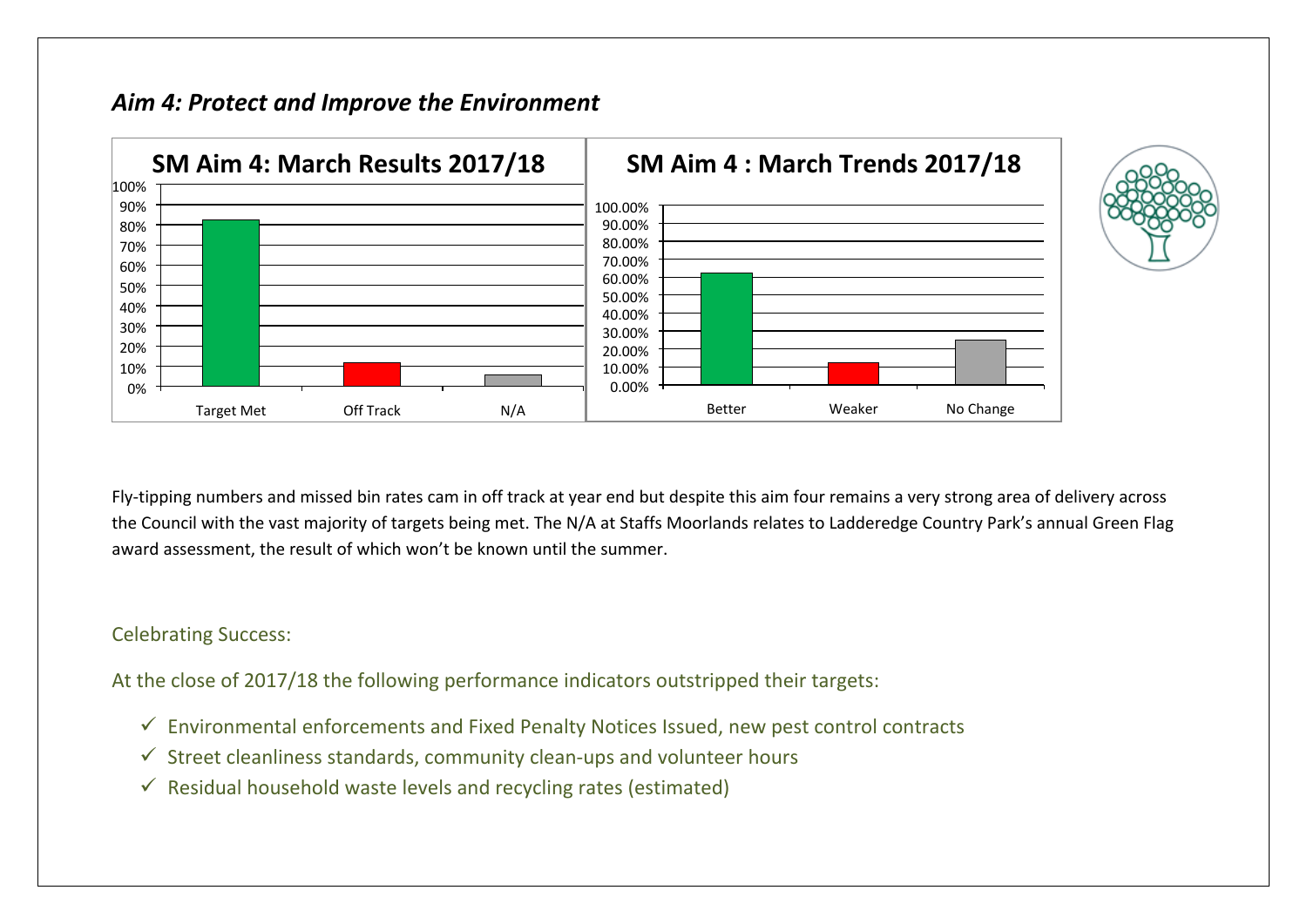| <b>Priority Action</b>                                                                                                                                                                                                                                                                         | <b>Status</b> | <b>Commentary – March</b>                                                                                                                                                                                                                                                                                                                                                                                                                                                                                                                                                                                                                                                                                                                                                                                        |
|------------------------------------------------------------------------------------------------------------------------------------------------------------------------------------------------------------------------------------------------------------------------------------------------|---------------|------------------------------------------------------------------------------------------------------------------------------------------------------------------------------------------------------------------------------------------------------------------------------------------------------------------------------------------------------------------------------------------------------------------------------------------------------------------------------------------------------------------------------------------------------------------------------------------------------------------------------------------------------------------------------------------------------------------------------------------------------------------------------------------------------------------|
| Work with ANSA and Cheshire East to<br>launch Alliance Environmental Services<br>Ltd, our new joint venture company, to<br>deliver waste, streets and grounds<br>maintenance services on behalf of the<br>Council in order to achieve improved<br>performance and value for money<br>outcomes. |               | Alliance Environmental Services has been established and phase 1 (the transfer of<br>current Veolia contract to AES) is complete. A plan for phase 2 is being developed.<br>Next focus is SMDC waste including associated fleet services for approx. July 2018.<br>PID under development to be agreed at next project board Feb 18. Report due Feb<br>on next cycle setting our proposals for stage 2.                                                                                                                                                                                                                                                                                                                                                                                                           |
| Establish a developer open space<br>contributions plan                                                                                                                                                                                                                                         |               | An Open Space Audit and Playing Pitch Strategy have been completed. In addition<br>Operational Services have proposed a revised method for calculating developer<br>contributions for play, open space and sport / recreation facilities. This proposed<br>method is currently being considered by the Councils' appointed consultants who<br>are working with the planning policy team as part of the Local Plan process. Subject<br>to approval a Supplementary Planning Document (SPD) for developer contributions<br>will be worked up in June 2018 using these proposed calculations and methods.<br>This will provide guidance for developers on the expected contributions they will<br>have to make towards play, open space and sport / recreation facility provision as<br>part of local developments. |
| Identify and implement an approach to<br>reduce the cost of country parks                                                                                                                                                                                                                      |               | Transfer of the Councils' countryside sites to a specialist provider is still underway.<br>A report has been presented to Service Delivery O&S Panel recommending the<br>transfer of the management of key Countryside Sites to the Staffordshire Wildlife<br>Trust-this was accepted with one caveat regarding Biddulph Grange Country Park.<br>Still awaiting decision from Stoke and the matter has been escalated in order to<br>progress.                                                                                                                                                                                                                                                                                                                                                                   |
| Develop a plan to improve Brough Park<br>with Heritage Lottery Fund support                                                                                                                                                                                                                    |               | A revised submission is now being prepared for the next funding window in Feb 18,<br>however HLF are withdrawing Parks for People funding, which may reduce the<br>chance. A report went to Scrutiny in the new year. Capital funding update/MTFP<br>need to be re-assessed due to reduced lottery funding.                                                                                                                                                                                                                                                                                                                                                                                                                                                                                                      |
| Reduce the Council's energy consumption<br>and associated costs (through the Asset<br>Management Plan)                                                                                                                                                                                         |               | Working group to be established and new approach to be agreed. The<br>improvement programme will be produced prior to the MTFP in Feb 18.                                                                                                                                                                                                                                                                                                                                                                                                                                                                                                                                                                                                                                                                        |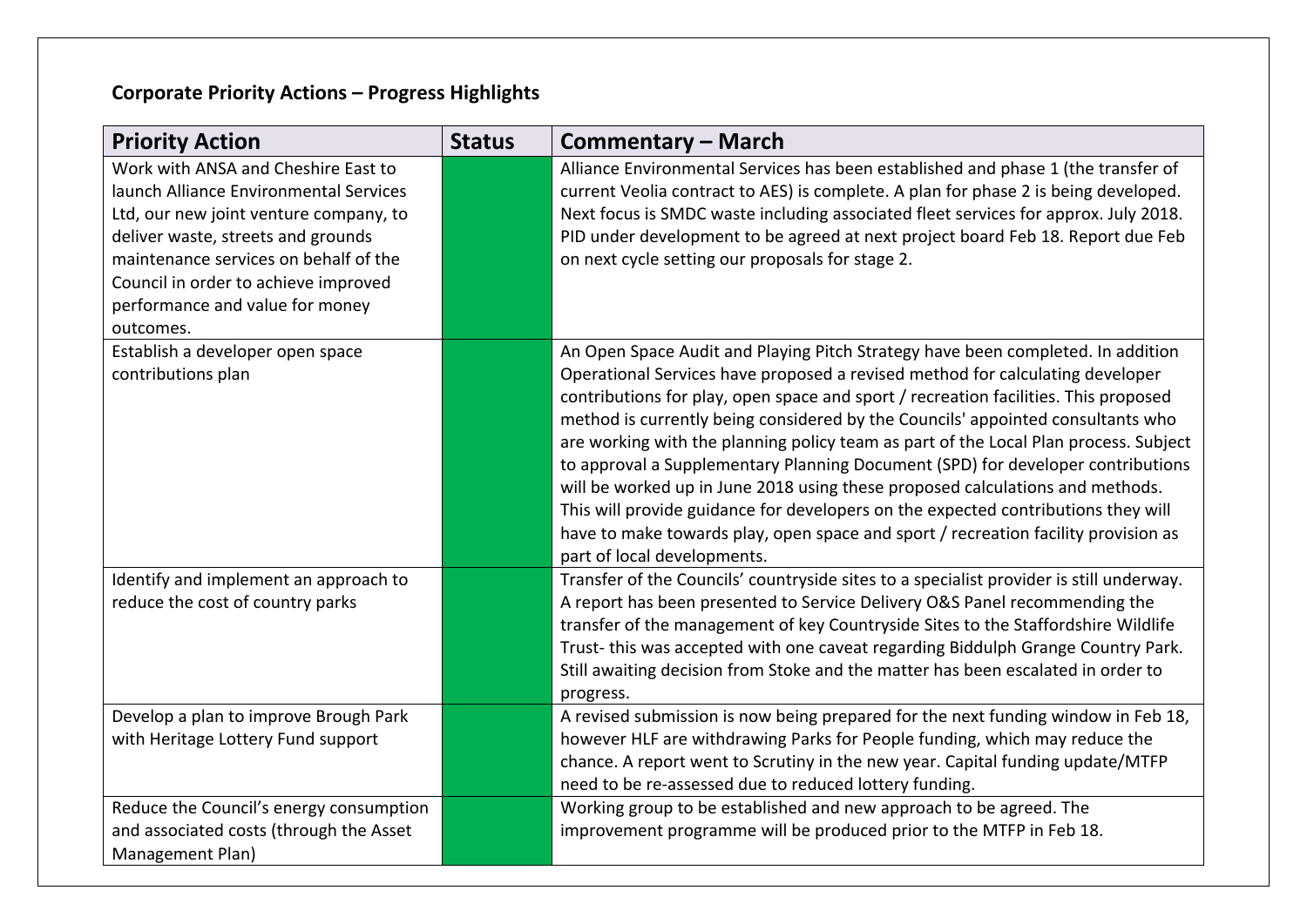### **Customer Feedback Complaints**

The Council received a total of 43 stage one complaints across 13 service areas during the period January to March 2018.

This is a decrease compared to the same period last year when we received 50 complaints. Waste received the greatest proportion with 12 complaints (28%). Details are shown in the graph below.

### **Nature of complaints:**

Arboriculture : Lack of response to tree issues **Building Control: Lack of response** Council Tax: Issues with DD; misleading bill received, full refund not received, unhappy with levy charge

## **Nature of complaints continued:**

Customer Service: No response to voicemail, post delays reduced planning objection time limit **Environmental Health: Issues with staff conduct** Housing: Lack of response Leisure: State of facilities in leisure centre Planning: Poor service provided, issues with planning permission, refund not processed, inconsistent procedures Regeneration: Letter received again with deceased wife's name.

Recovery: Issues with bailiffs

Street Scene: Request not actioned resulting in a fall Waste: Bins not returned to collection point; missed collections; issues with assisted collection; crew damaged property.



 $\Box$  Q4 2016-17 04 2017-18 Late 04 2017-18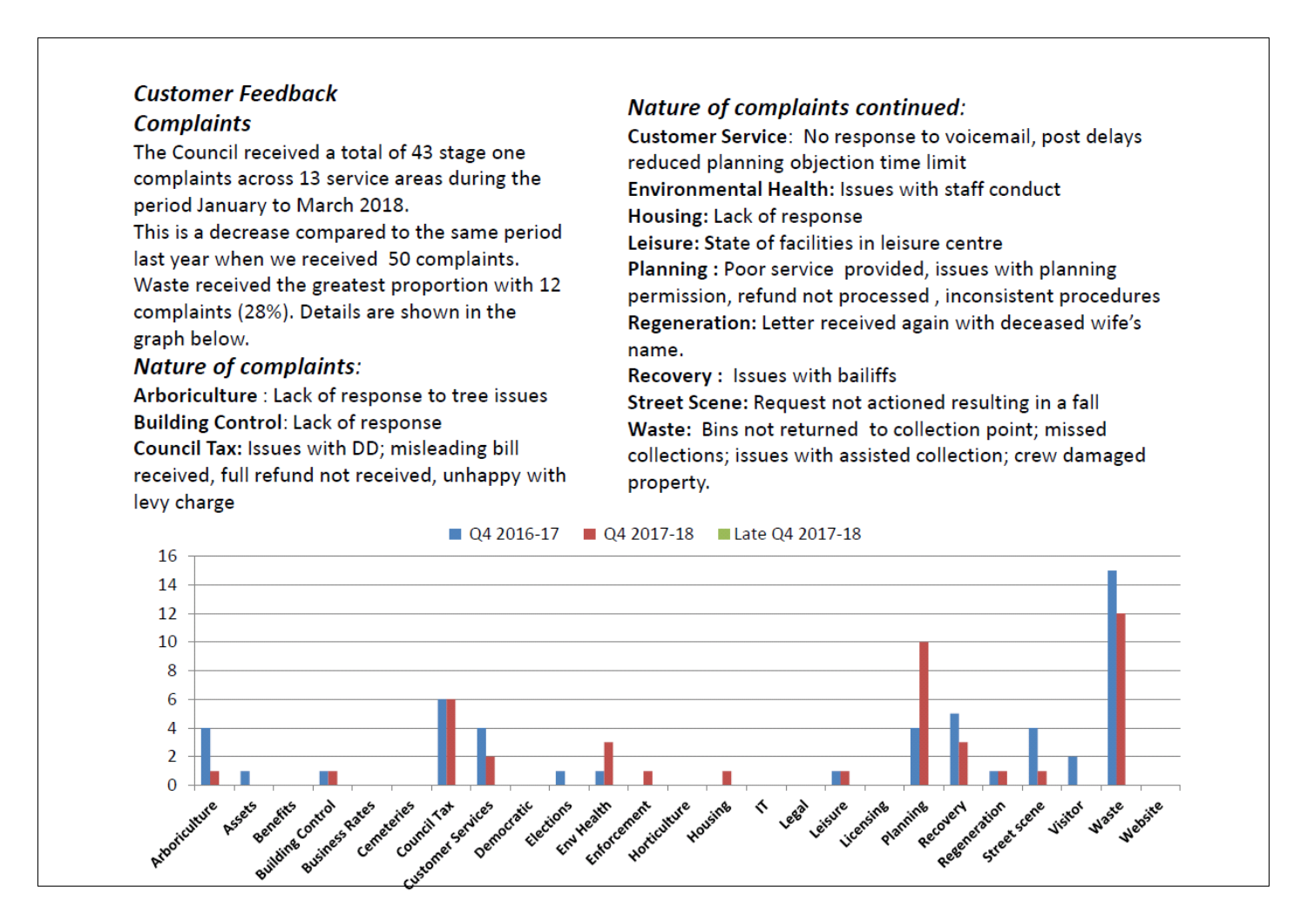## **Stage 2 & 3 Complaints**

11 complaints were dealt with at stage 2 and 4 at stage 3 in Q4.Details of the complaints are shown below:

| <b>Service</b>     | <b>Complaint</b>                                                                                                                  | Process/<br>service standards<br>adhered to | <b>Uphel</b><br>d/<br>rejecte<br>d |                             | <b>Service</b>             | <b>Complaint</b>                                                                                | Process/<br>service standards<br>adhered to | <b>Uphel</b><br>d/<br>reject<br>ed |
|--------------------|-----------------------------------------------------------------------------------------------------------------------------------|---------------------------------------------|------------------------------------|-----------------------------|----------------------------|-------------------------------------------------------------------------------------------------|---------------------------------------------|------------------------------------|
| Stage 2            |                                                                                                                                   |                                             |                                    |                             | Stage 2                    |                                                                                                 |                                             |                                    |
| Recovery           | Appeal to recovery to take<br>account back from bailiff                                                                           | All processes followed<br>correctly         | Stage 1<br>upheld                  |                             | Planning                   | Issues with planning<br>permission                                                              | All processes followed<br>correctly         | Stage 1<br>upheld                  |
| Planning           | Complaint about 2<br>members of staff regarding<br>Ivy House Care Home                                                            | All processes followed<br>correctly         | Stage 1<br>upheld                  |                             | Leisure                    | Unhappy with the state of<br>gym equipment and<br>men's changing rooms at<br><b>Brough Park</b> | All processes followed<br>correctly         | Stage 1<br>upheld                  |
| Waste              | Bin taken by crew, no note<br>left. Unhappy as directed to<br>website to make complaint                                           | All processes followed<br>correctly         | Stage 1<br>upheld                  |                             | <b>Building</b><br>Control | Lack of response from<br>building control                                                       | All processes followed<br>correctly         | Stage 1<br>upheld                  |
| Planning           | Complaint re approval of<br>previous planning                                                                                     | All processes followed<br>correctly         | Stage 1<br>upheld                  |                             | Stage 3                    |                                                                                                 |                                             |                                    |
| <b>Council Tax</b> | application<br>C tax declined to person<br>not liable on account but<br>completed the same last                                   | All processes followed<br>correctly         | Stage 1<br>upheld                  |                             | Leisure<br>Stage 3         | Unhappy with the state of<br>gym equipment and<br>men's changing rooms at<br><b>Brough Park</b> | All processes followed<br>correctly         | Stage 2<br>upheld                  |
|                    | year                                                                                                                              |                                             |                                    |                             | Elections/                 | <b>Werrington Town Council</b>                                                                  | All processes followed                      | Stage 2                            |
| <b>Council Tax</b> | DD taken without authority                                                                                                        | All processes followed<br>correctly         | Upheld                             | Legal<br>Stage 1<br>Stage 3 |                            | by-election                                                                                     | correctly                                   | upheld                             |
| Waste              | 7 missed collections since<br>Oct 17, wants financial<br>compensation and has<br>contacted solicitor                              | All processes followed<br>correctly         | Stage 1<br>upheld                  |                             | Recovery<br>Stage 3        | Appeal to recovery to<br>take account back from<br>bailiff                                      | All processes followed<br>correctly         | Stage 2<br>Upheld                  |
| Planning           | <b>Application states</b><br>inaccurate information, no<br>reply from officer /website<br>and unable to log comment<br>on website | All processes followed<br>correctly         | Stage 1<br>upheld                  |                             | Planning<br>Stage 3        | Complaint about 2<br>members of staff<br>regarding Ivy House Care<br>Home                       | All processes<br>followed correctly         | Stage 2<br>upheld                  |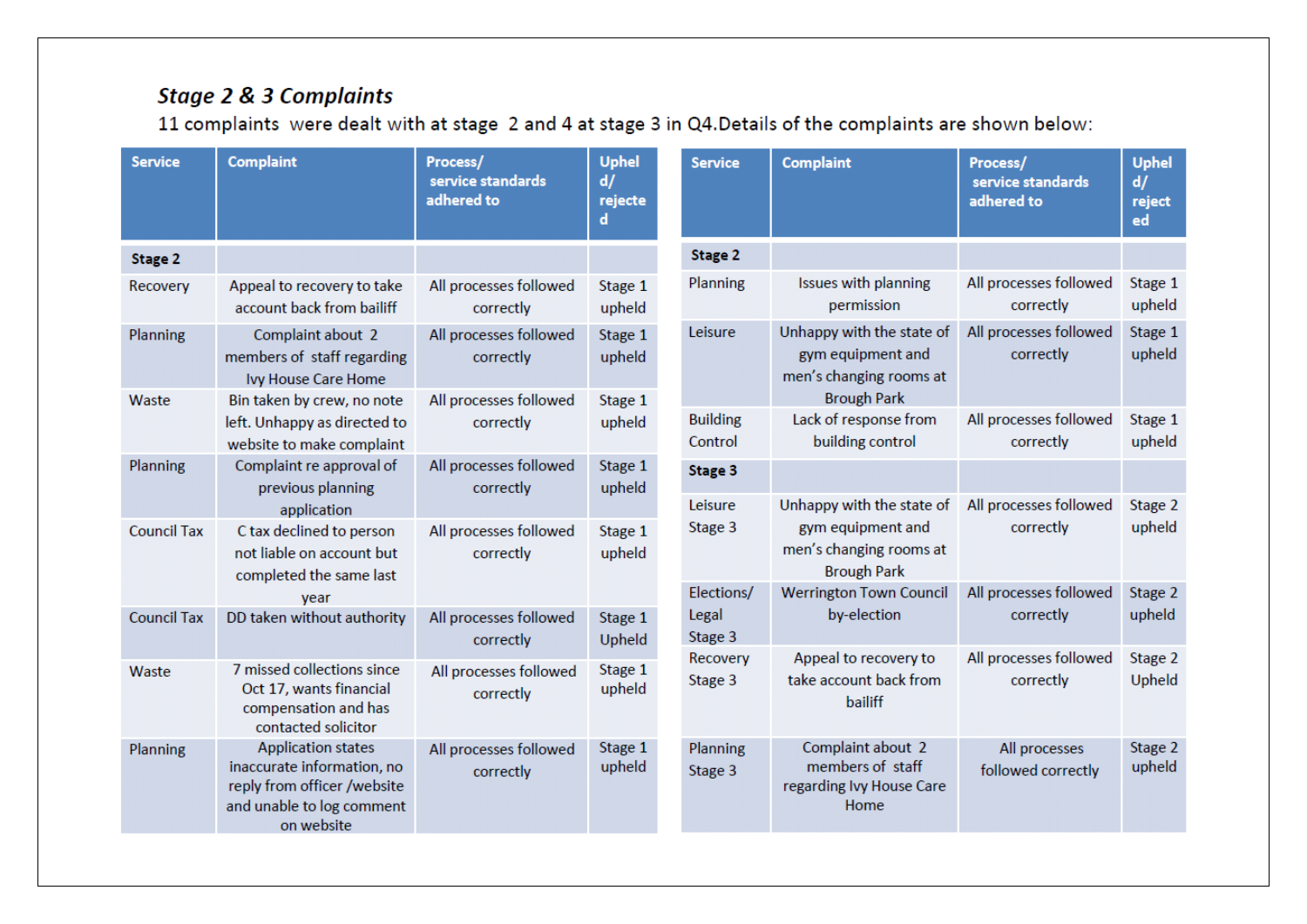### **Performance**

The table below shows the current performance together with the performance for the same period last year. The response rate has decreased slightly, the % of repeat complaints has improved. There were no key repeat issues in Q4.



## **Kev Outcomes:**

- Parkwood Leisure reviewing operating procedures for children using trampolines with no qualified instructor. Cleaning inspection checks to be increased. Upgrade air conditioning in gym. Review capital allocations for 2018.
- Regeneration database look at sharing information re local plan letters being issued.

Ombudsman Decisions The Council received 2 Local Government Ombudsman decisions in O4:

One was closed after the initial enguiry - no further action; the other was upheld - maladministration and iniustice.

**Compliments and Comments The Council has also captured 55 comments and 22 compliments through its** feedback system this quarter:

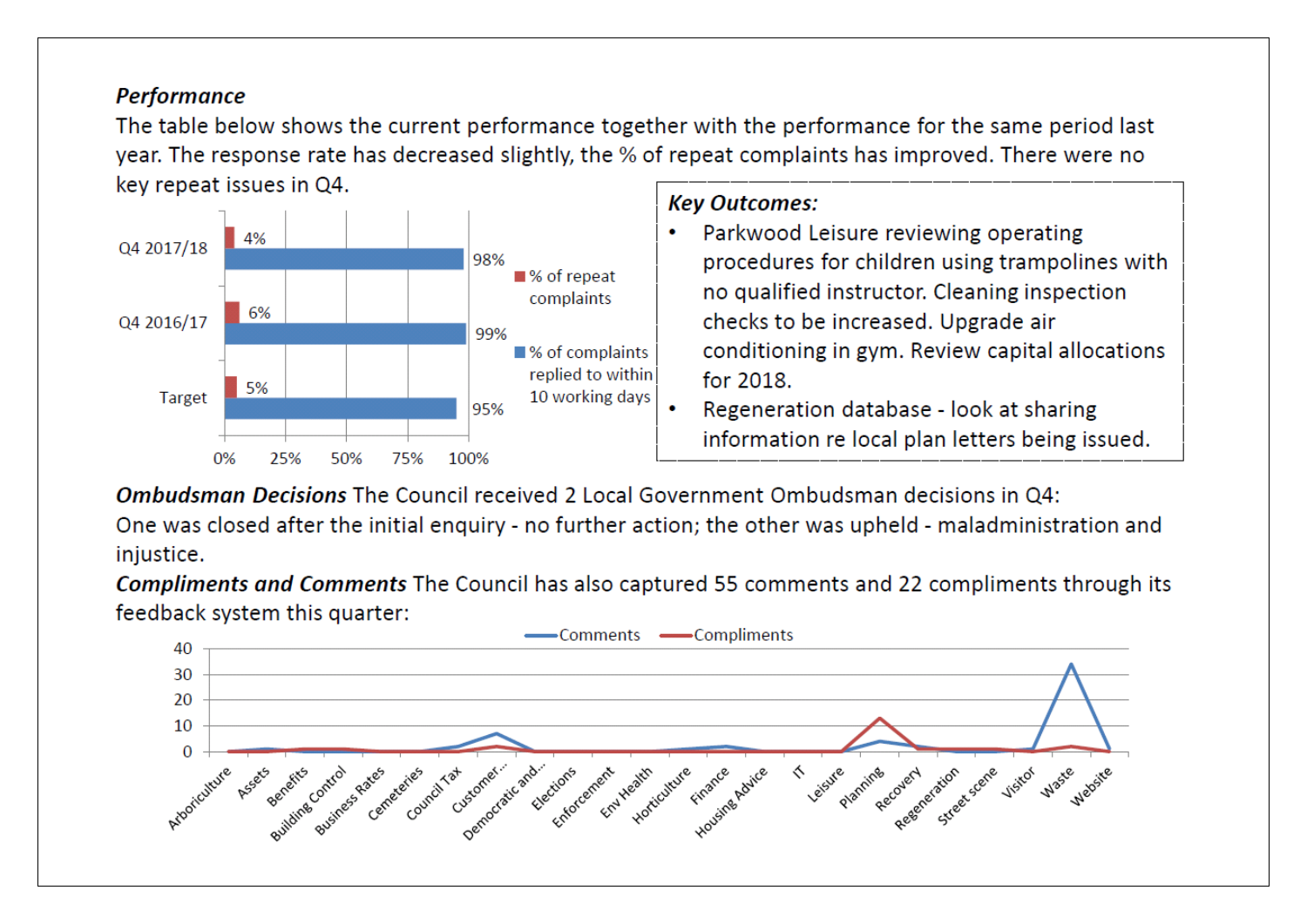# Areas for Improvement: 2017/18 Outturn

| <b>Measure of Success (PI)</b>                                             | Aim / Objective                                                                           | <b>Service Lead</b>                                           | <b>Target</b><br>2017/18 | <b>Result</b><br>2017/18 | <b>Service Manager Commentary (reasons for</b><br>performance / SMART actions to improve)                                                                                                                                                                   |  |
|----------------------------------------------------------------------------|-------------------------------------------------------------------------------------------|---------------------------------------------------------------|--------------------------|--------------------------|-------------------------------------------------------------------------------------------------------------------------------------------------------------------------------------------------------------------------------------------------------------|--|
| <b>Staffs Moorlands</b>                                                    |                                                                                           |                                                               |                          |                          |                                                                                                                                                                                                                                                             |  |
| <b>Housing Benefits Processing:</b><br>Time taken to process new<br>claims | Aim 1: Increased supply of<br>good quality affordable<br>homes                            | <b>Head of Customer</b><br><b>Services</b>                    | 18 days                  | 19.21 days               | Although this target has not been met for 17/18 the<br>performance has improved from 20.46 days last<br>year. New Claims processes, online forms, Risk<br>Based Verification and the customer portal have<br>also been implemented over the last 12 months. |  |
| <b>Website Quality: Socitm</b><br><b>Better Connected</b><br>assessment    | Aim 2: Easily available<br>services provided right first<br>time                          | OD <sub>&amp;</sub><br>Transformation<br>Manager              | 4 stars                  | 3 stars                  | Part of the Socitm scoring was based on the old<br>website in particular the accessibility. Accessibility<br>in the new website is much improved.                                                                                                           |  |
| % & Number of council<br>owned business units<br>occupied                  | Aim 2: More effective use<br>of council assets                                            | Assets Manager                                                | 92.1%<br>(35/38)         | 84%<br>(32/38)           | The percentage is down due to the fact there have<br>been capital works required which has delayed re-<br>letting voids. We anticipate we will be back to<br>target by the June quarter.                                                                    |  |
| Income budget variance                                                     | Aim 2: Effective use of<br>financial and other                                            | Finance &<br>Procurement                                      | $+/- 5%$                 | 21.9%                    | Based on Q3 data only.                                                                                                                                                                                                                                      |  |
| Expenditure budget variance                                                | resources to ensure value<br>for money                                                    | Manager                                                       | $+/- 5%$                 | 12%                      |                                                                                                                                                                                                                                                             |  |
| Planning appeals - %<br>successfully defended                              | Aim $3:$<br>High quality development<br>and building control with<br>an open for business | <b>Operations Manager</b><br>- Development<br><b>Services</b> | 80%                      | 45%                      | Detailed report containing measures to improve<br>performance on planning appeals is going to the<br>next AMT                                                                                                                                               |  |
| Agent satisfaction with the<br><b>Planning Service</b>                     | approach                                                                                  |                                                               | 80%                      | 78%                      | This has improved since last year but uptake of the<br>survey continues to be a problem so feedback is<br>unlikely to be reflective of general opinion. Move to<br>an annual survey planned which will give a more<br>accurate picture.                     |  |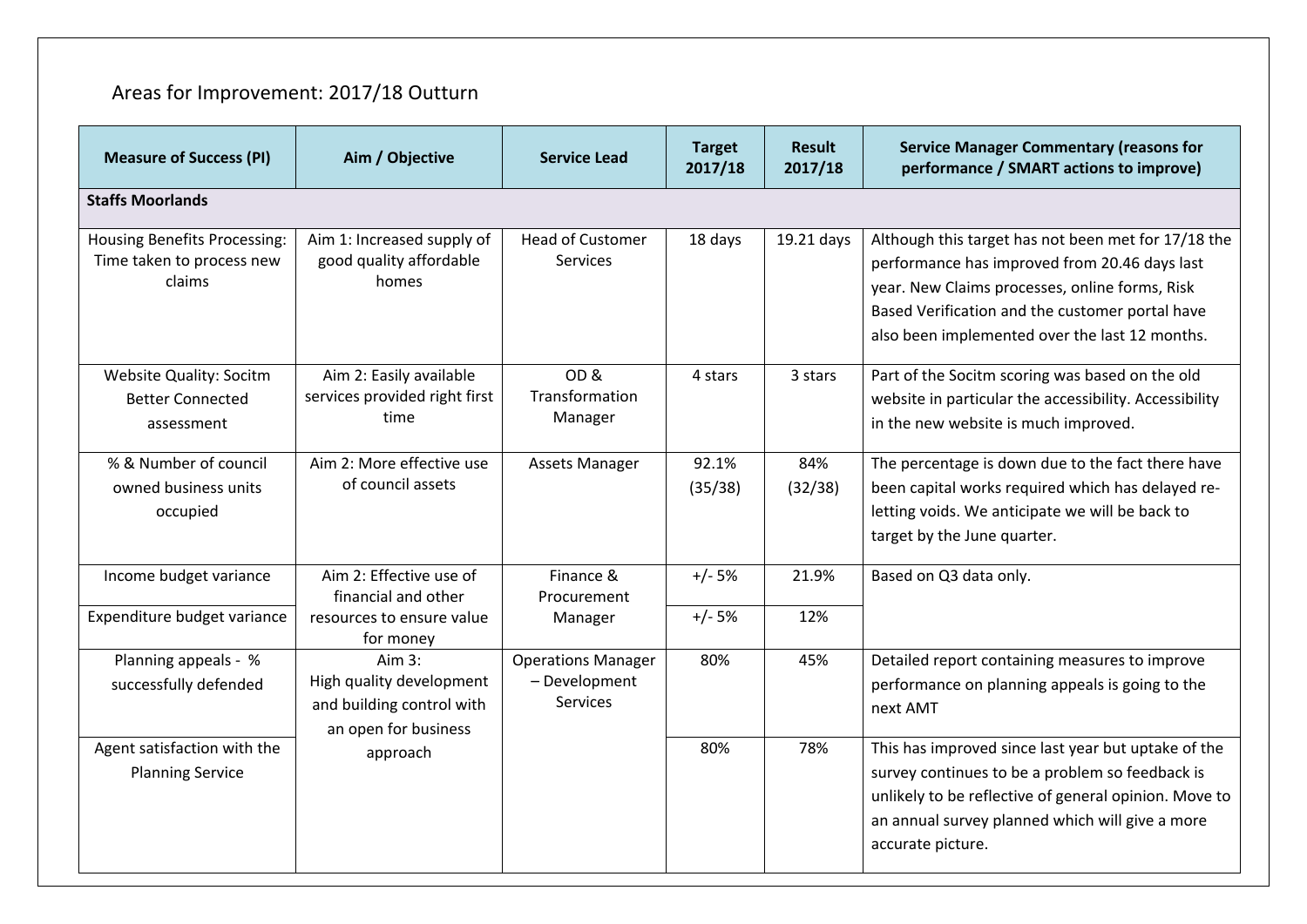| <b>Measure of Success (PI)</b>           | Aim / Objective                                                                                    | <b>Service Lead</b>                                    | <b>Target</b><br>2017/18                       | <b>Result</b><br>2017/18 | <b>Service Manager Commentary (reasons for</b><br>performance / SMART actions to improve)                                                                                                                                                                                                                                                                                                                                                                                                                                                                                      |
|------------------------------------------|----------------------------------------------------------------------------------------------------|--------------------------------------------------------|------------------------------------------------|--------------------------|--------------------------------------------------------------------------------------------------------------------------------------------------------------------------------------------------------------------------------------------------------------------------------------------------------------------------------------------------------------------------------------------------------------------------------------------------------------------------------------------------------------------------------------------------------------------------------|
| % of Empty town centre<br>shops          | Aim 3: Flourishing town<br>centres                                                                 | Regeneration<br>Manager                                | <b>District</b><br>vacancy<br>rate of<br>< 10% | Average<br>11.5%         | New housing in Cheadle & Biddulph (part of Local<br>Plan delivery) will support increased footfall/shop<br>occupancy levels.<br>Individual results as follows: Leek 7.9%, Cheadle<br>14.3%, Biddulph 18.2%.                                                                                                                                                                                                                                                                                                                                                                    |
| Missed bins per 100,000<br>collections   | Aim 4:<br>Effective recycling and<br>waste management                                              | <b>Head of Operational</b><br><b>Services</b>          | 35.5                                           | 44.66                    | The number of missed collections recorded was<br>severely hampered by external factors in 2017-18.<br>Including changes to the CRM reporting system in<br>June 2017 when the numbers of reports increased<br>considerably as a result of self serve channels being<br>used more regularly. In addition bad weather has<br>affected collections during Dec, Jan & Feb resulting<br>in the outturn figure being off target. However,<br>performance during 2017/18 has improved with<br>the number of missed bins per 100,000 reducing<br>from 46.49 to 44.66 (2016/17 outturn). |
| Number of fly tips (exc sec<br>46 waste) | Aim 4: Provision of high<br>quality public amenities,<br>clean streets and<br>environmental health | Democratic and<br><b>Community Services</b><br>Manager | 400                                            | 403                      | Further promotional work and new fly tipping<br>campaigns are planned to encourage responsible<br>waste disposal.                                                                                                                                                                                                                                                                                                                                                                                                                                                              |
| <b>Joint Alliance Measures</b>           |                                                                                                    |                                                        |                                                |                          |                                                                                                                                                                                                                                                                                                                                                                                                                                                                                                                                                                                |
| % of appraisals completed<br>(due)       | Aim 2:<br>A high performing and well<br>motivated workforce                                        | OD&<br>Transformation                                  | 100%                                           | 84%                      | Some small delays in a couple of areas due to staff<br>changes and work deadlines.                                                                                                                                                                                                                                                                                                                                                                                                                                                                                             |